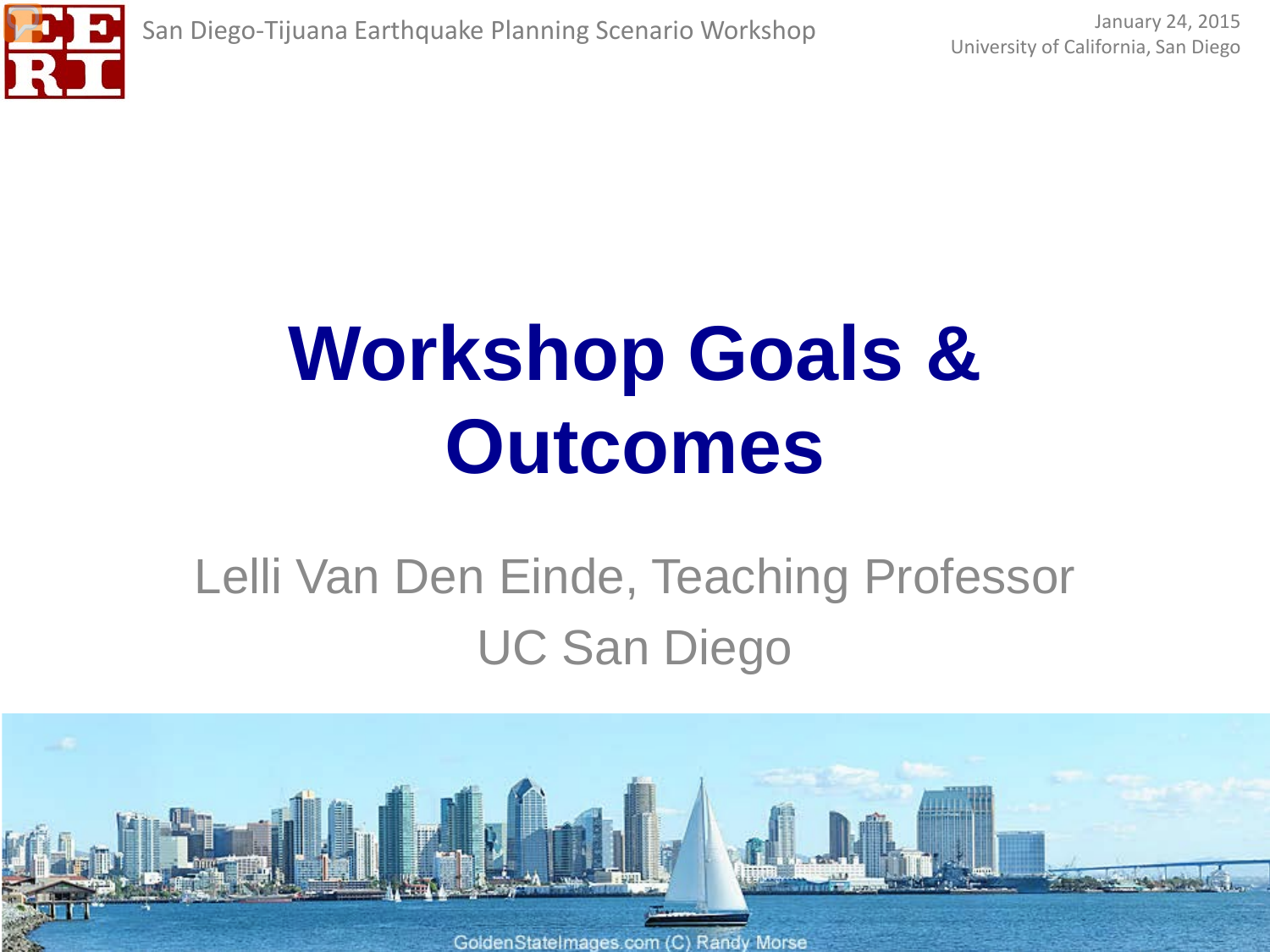

#### **Overview**

- Why Conduct a Planning Scenario?
- **Implementing the Scenario: Needs**
- Workshop Goals & Outcomes
- Technical Sessions & Format

## LUNCH!!!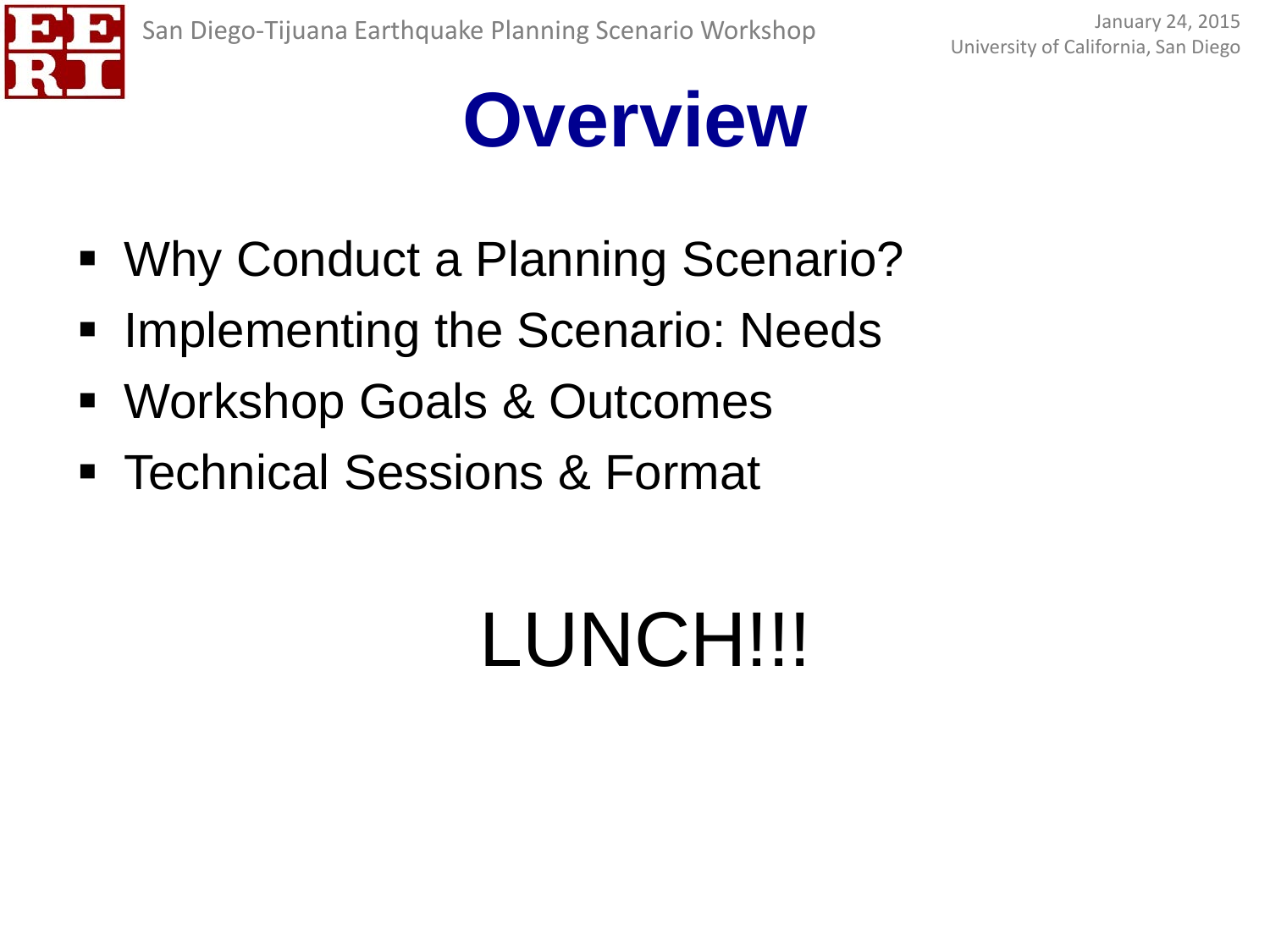

# **Why Conduct A Scenario?**

- Collective problem solving
- Providing a common foundation
- Identifying flaws and strengths in the system
- **Serving as an advocacy tool**
- **Engaging and informing** stakeholders and community decision makers
- Examining alternative futures
- Exercising and improving
- Testing and training

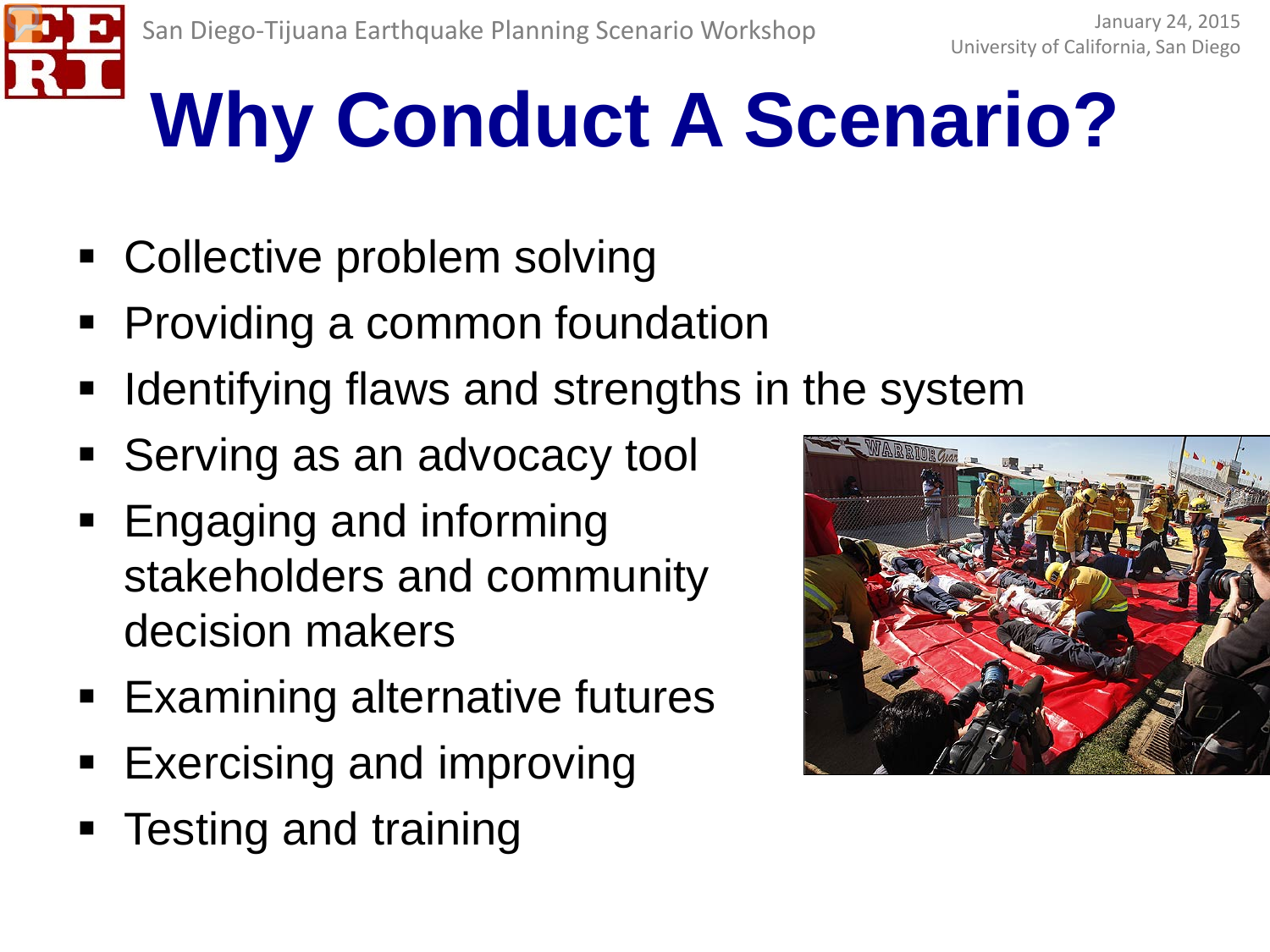#### **Implementing the Scenario: Needs**

- Community involvement (especially with existing earthquake safety groups)
- **Build collaborative relationships**
- **Stakeholder buy-in**
- Compatible team
- Public credibility/acceptance
- Incorporate familiar aspects of the community that they can easily recognize
- Keep it simple!
- Involve policy-makers
- **Specific calls to action**
- Consider scenarios at various levels
- Living document adaptable to new results

Slides modified from Wong, et. al Presentation "Promoting the Development and Uses of Earthquake Scenarios", EERI Annual Meeting, Salt Lake City, 2009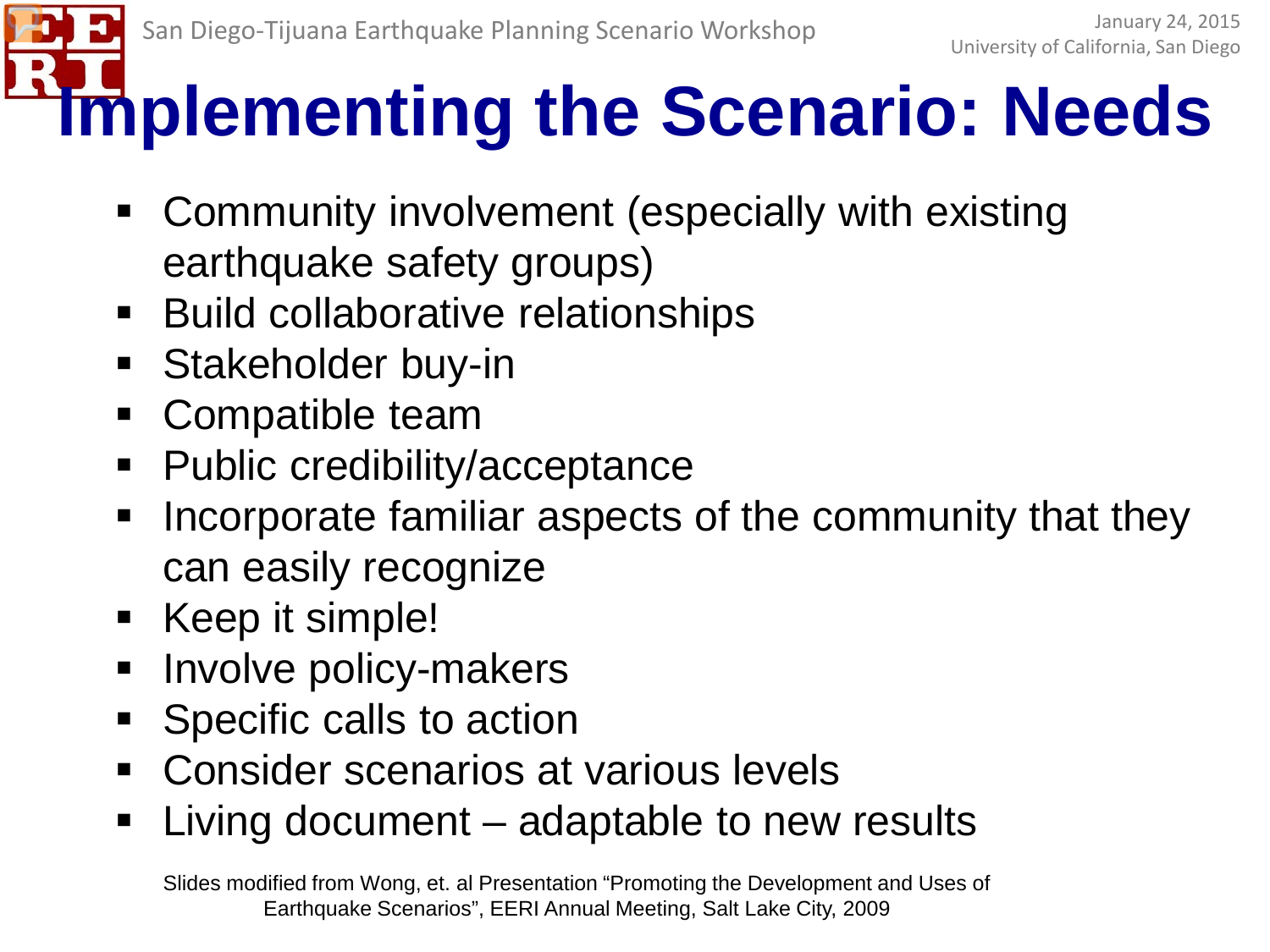- To identify major lessons from past scenario efforts and areas of improvement
- To engage with stakeholders and identify requirements
- To discuss major issues related to three technical areas:
	- Geologic hazards & Geotechnical Engineering
	- Buildings, Lifelines & **Infrastructure**
	- **Social & Economic Impacts**

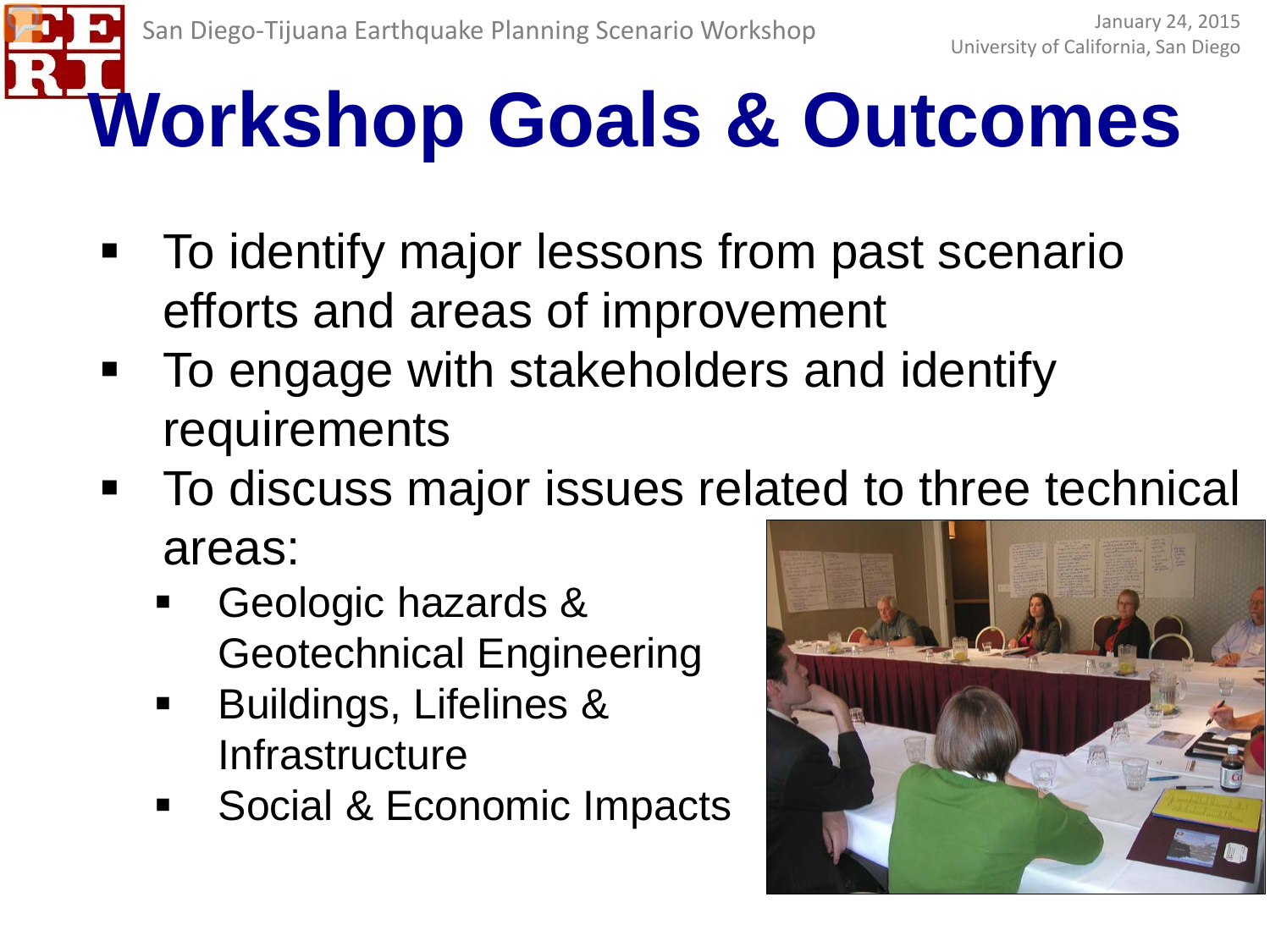- To discuss cross-border implications and collaboration requirements
- **To develop specific recommendations for path** forward for scenario effort.
- To identify key stakeholders for each technical area and a process to engage them.



http://1.bp.blogspot.com/ t80AHQ6DgTk/UL5rJ4f4PaI/AAAAAAAB6es/3XIJ1agdBY8/s320/meetin li 45 j



https://encryptedtbn3.gstatic.com/images?q=tbn:ANd9GcTicW6DMySuQSXb1c9hZ 5zaMfRpx1zxlJIcPBPgeZDxX\_RDWcJp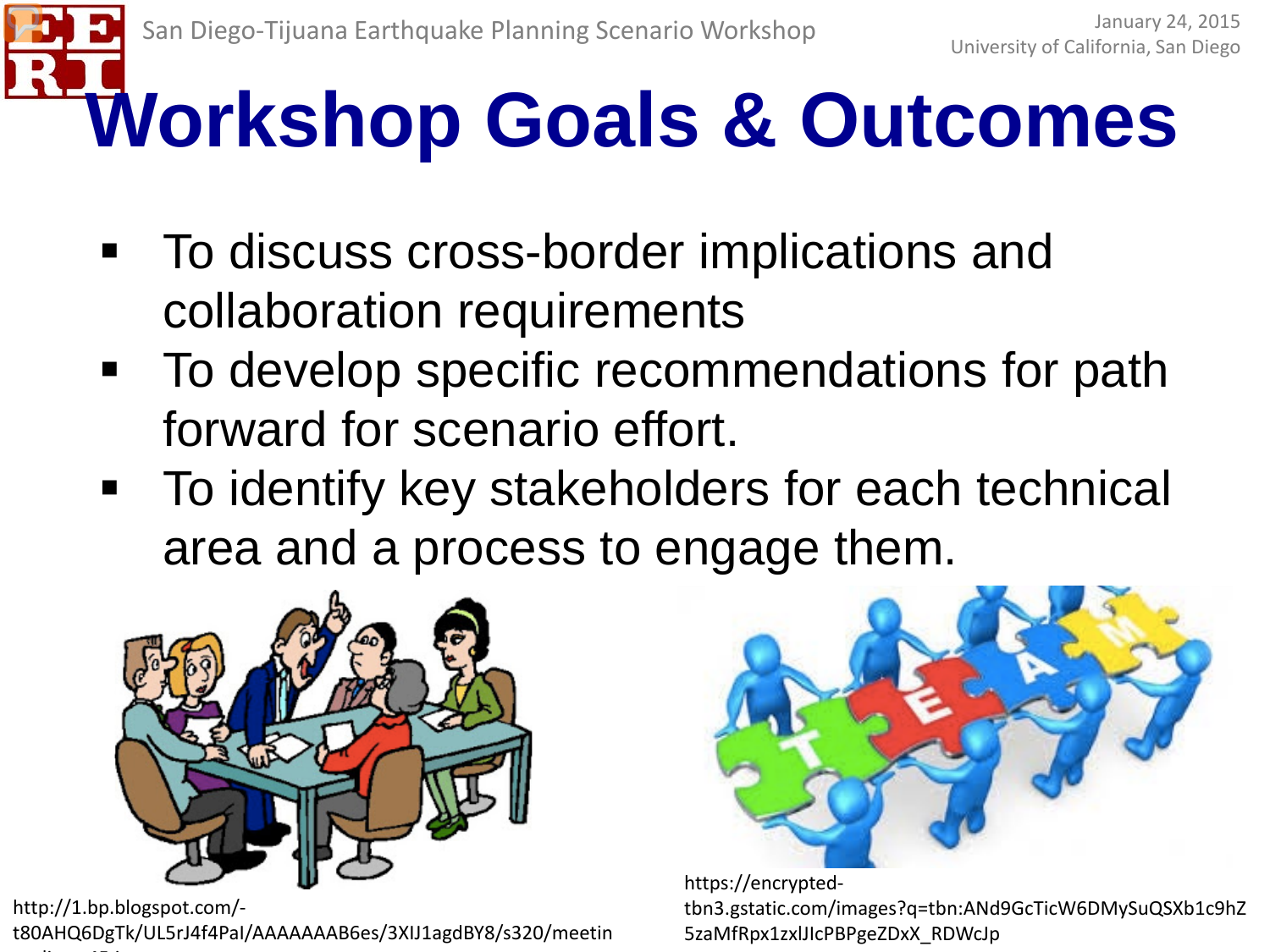- To set up working groups for each technical discipline that will meet (face to face or conference call ...) to develop the scenario.
	- Each working group should have a leader or two
	- Working groups coordinated through EERI-SD
- To decide the time frame for working groups to complete their tasks
- $\blacksquare$  To decide on a time frame for  $2<sup>nd</sup>$  workshop to take place.
	- End of the year? In six months?
- To determine funding mechanisms

http://1.bp.blogspot.com/ t80AHQ6DgTk/UL5rJ4f4PaI/AAAAAAAB6es/3XIJ1agdBY8/s320/meetin li 45 j

https://encryptedtbn3.gstatic.com/images?q=tbn:ANd9GcTicW6DMySuQSXb1c9hZ 5zaMfRpx1zxlJIcPBPgeZDxX\_RDWcJp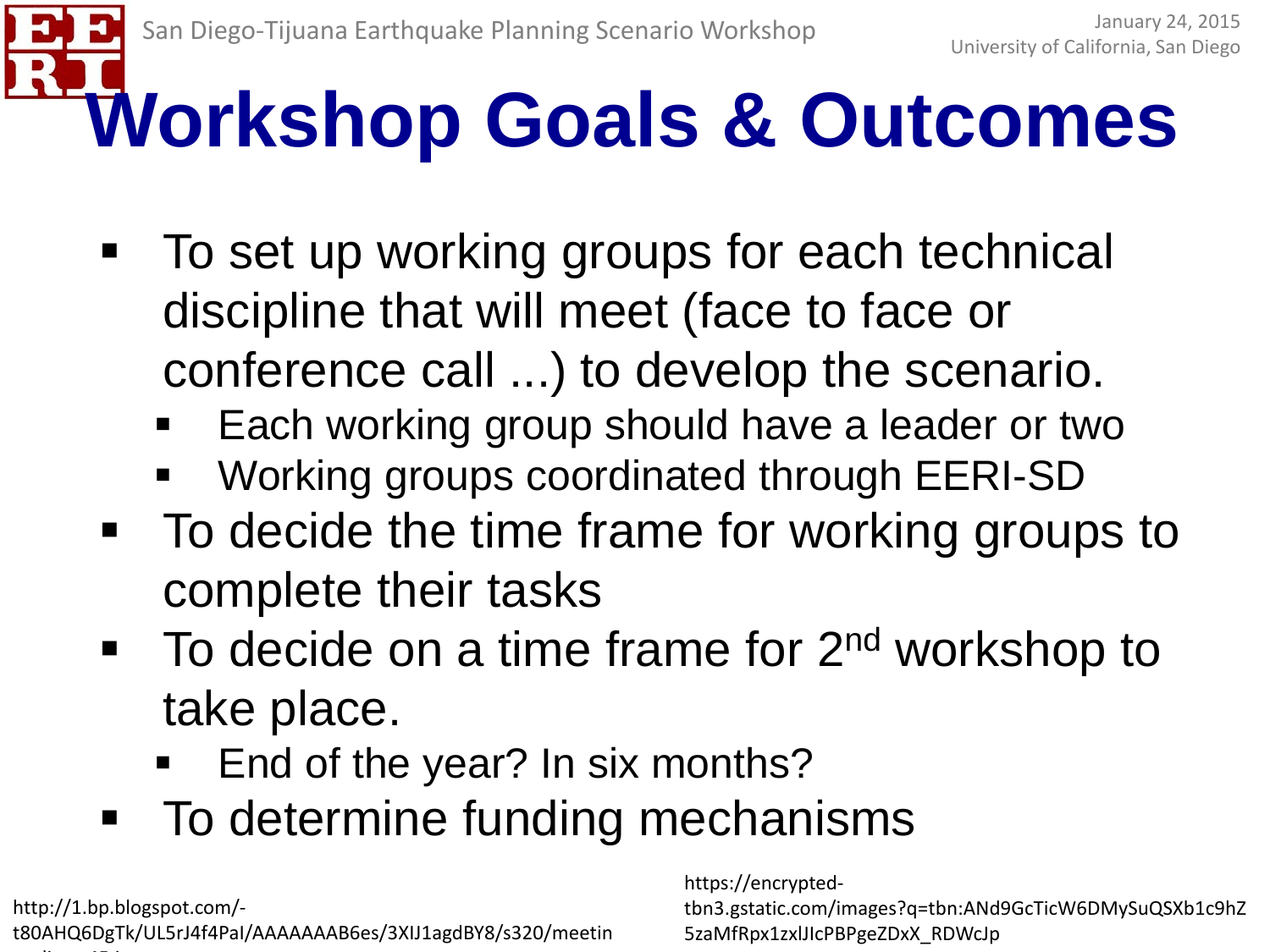

### **Technical Sessions**

- **Technical Discipline 1: Geologic Hazards & Geotechnical Engineering**
	- *Facilitator: Jorge Meneses (Group Delta Consultants, Inc.)*
	- *Presenter: Tom Rockwell (SDSU); "Proposed Scenario Earthquake"*
	- *Panel: Tom Rockwell, Jerry Treiman (CGS), Luis Mendoza (Tijuana)*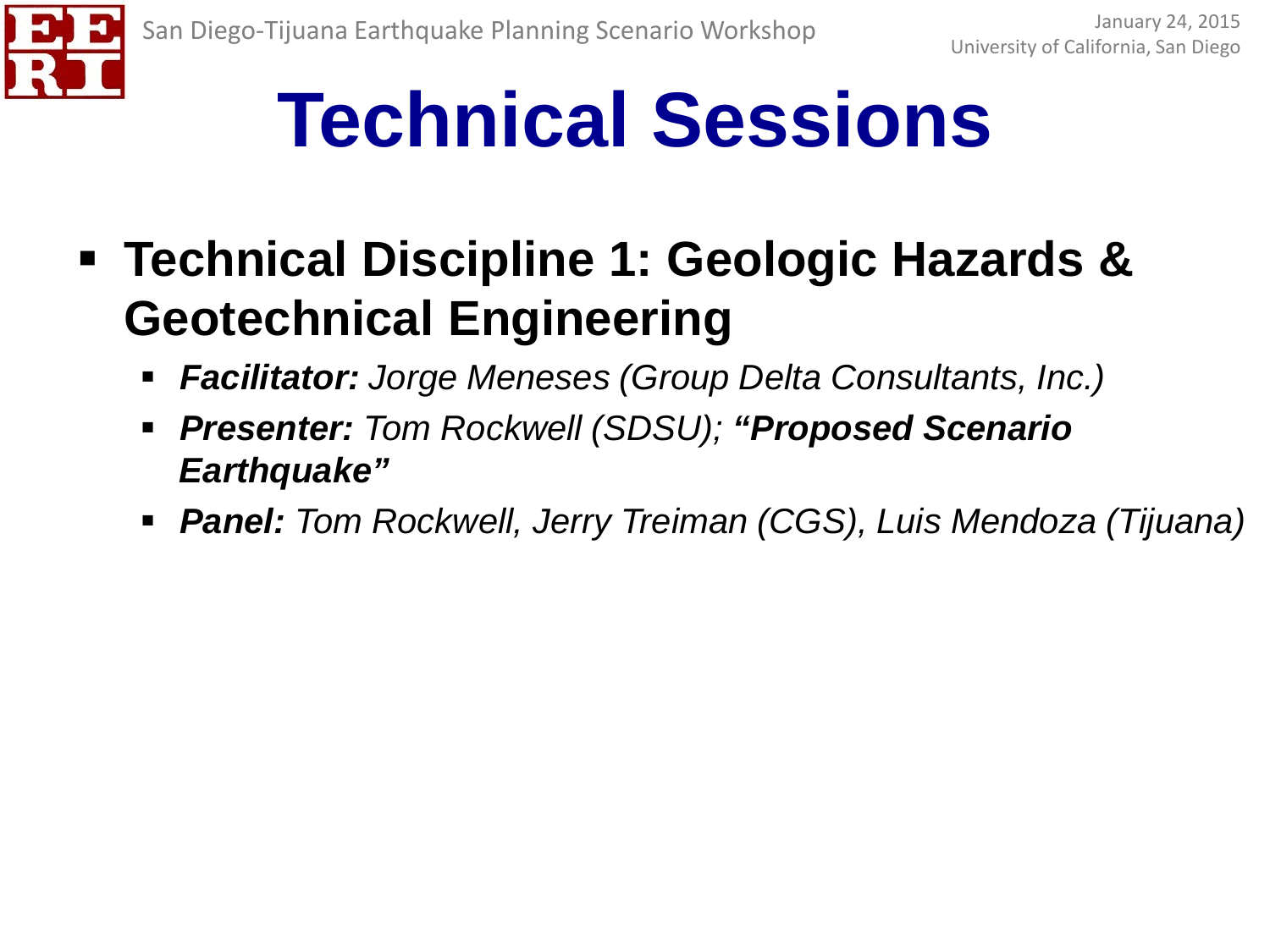

#### **Technical Sessions**

#### **Technical Discipline 2: Buildings, Lifelines & Infrastructure**

- *Facilitator: Alvaro Celestino (Degenkolb)*
- *Presenter: Anthony Court (AB Court & Associates); "Building Inventory & Seismic Vulnerability In the San Diego Region"*
- *Panel: David Swanson, Afsaneh Ahmadi (City of San Diego Building Officials), Doug Nakama (City of San Diego Fire Officials), Anthony Court; Alberto Castro (Proteccion Civil Tijuana (Civil Protection, City of Tijuana))*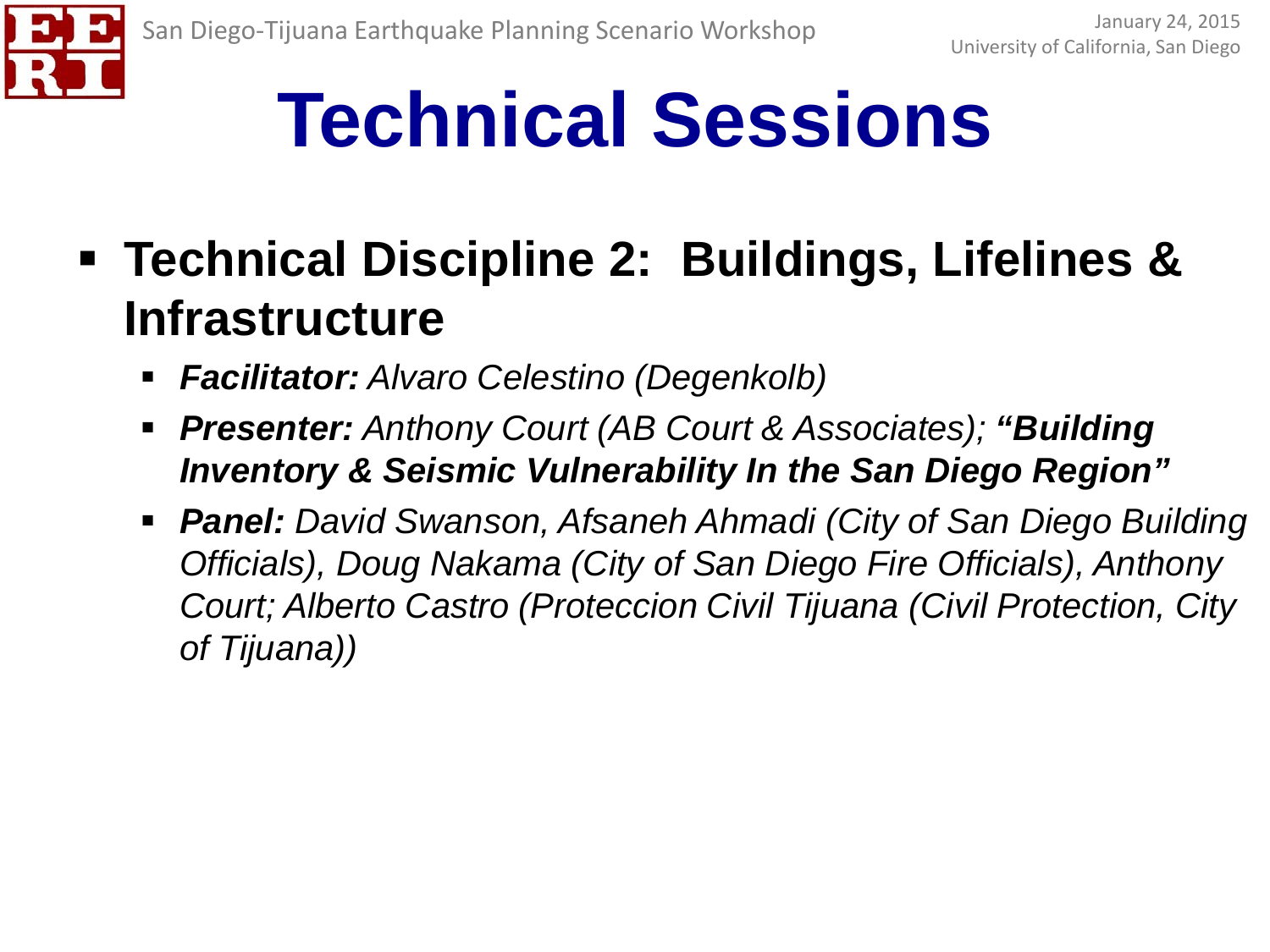

#### **Technical Sessions**

- **Technical Session 3: Social & Economic Impacts**
	- *Facilitator: Michelle Chen (UCSD)*
	- *Presenter: Ali Fattah (City of San Diego Development Services Department),*
	- *Panel: Tom Amabile (OES), Beth Reddy (UCI), Ali Fattah, Mario Rodriguez (Proteccion Civil Del Estado de BC (Civil Protection, State of Baja California))*
- *We will provide some discussion points but these sessions are primarily to brainstorm ideas in these technical areas*